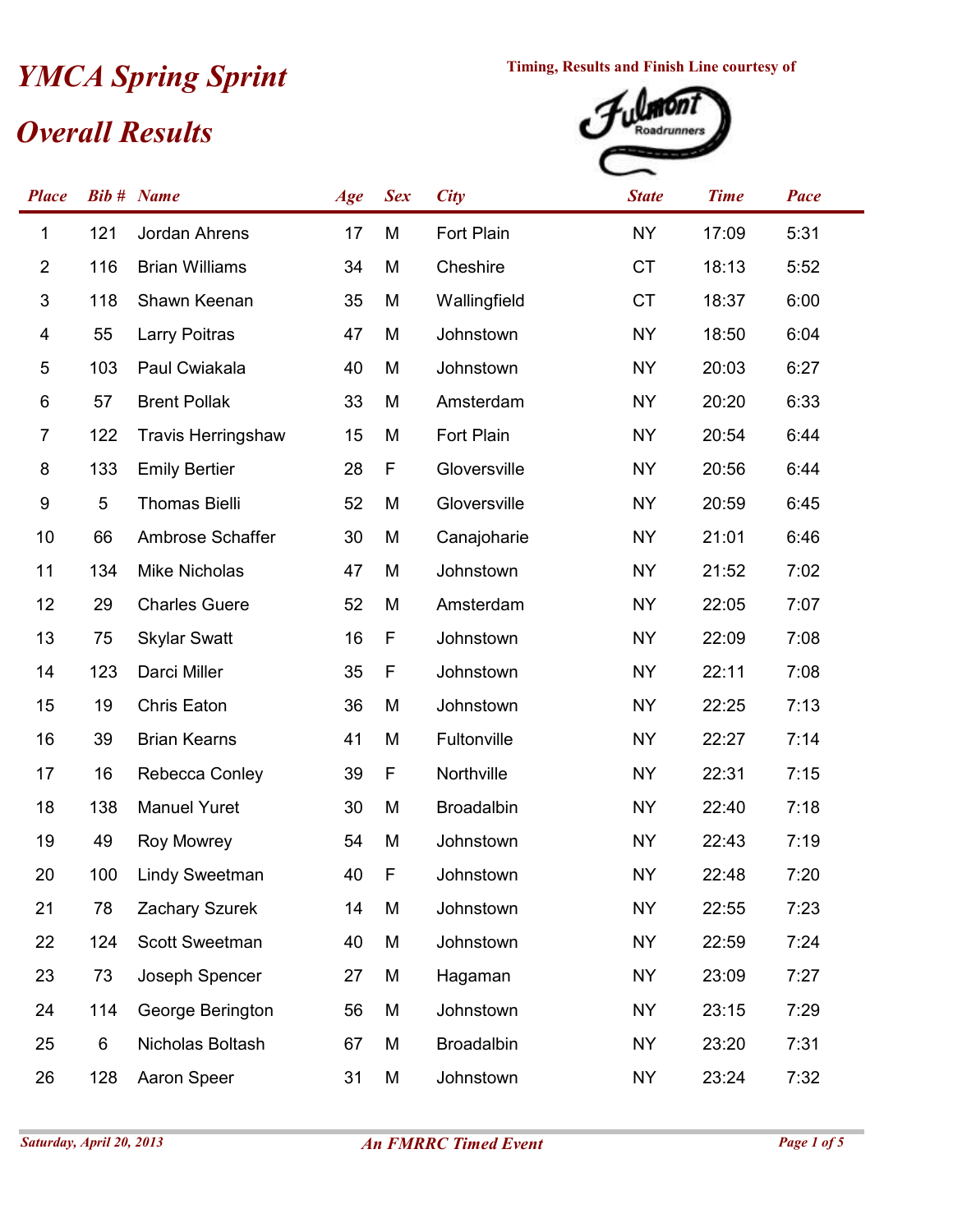| <b>Place</b> |                | <b>Bib #</b> Name         | Age | <b>Sex</b> | <b>City</b>       | <b>State</b> | <b>Time</b> | Pace |
|--------------|----------------|---------------------------|-----|------------|-------------------|--------------|-------------|------|
| 27           | 95             | <b>Stephany Powers</b>    | 35  | F          | <b>Broadalbin</b> | <b>NY</b>    | 23:26       | 7:33 |
| 28           | 120            | Carl Aery                 | 36  | M          | <b>Broadalbin</b> | <b>NY</b>    | 23:27       | 7:33 |
| 29           | 96             | <b>Albert Powers</b>      | 36  | M          | <b>Broadalbin</b> | <b>NY</b>    | 23:28       | 7:33 |
| 30           | 20             | <b>Christine Eaton</b>    | 36  | F          | Johnstown         | <b>NY</b>    | 23:54       | 7:42 |
| 31           | 104            | <b>Tim Mattice</b>        | 50  | M          | Gloversville      | <b>NY</b>    | 24:19       | 7:50 |
| 32           | 119            | Andrea Humphrey           | 27  | F          | Fonda             | <b>CT</b>    | 24:30       | 7:53 |
| 33           | 69             | <b>Timothy Shepard</b>    | 44  | M          | Canajoharie       | <b>NY</b>    | 24:31       | 7:54 |
| 34           | 63             | Paul Rogers               | 45  | M          | Johnstown         | <b>NY</b>    | 24:41       | 7:57 |
| 35           | 8              | <b>Christian Bridge</b>   | 28  | M          | Gloversville      | <b>NY</b>    | 24:49       | 7:59 |
| 36           | $\overline{2}$ | Anthony Barksdale         | 48  | M          | Gloversville      | <b>NY</b>    | 24:55       | 8:01 |
| 37           | 132            | Robin Gordon              | 41  | F          | Johnstown         | <b>NY</b>    | 24:58       | 8:02 |
| 38           | 115            | <b>Christiane Gifford</b> | 30  | F          | Northville        | <b>NY</b>    | 25:03       | 8:04 |
| 39           | 87             | Caitlin Dicaprio          | 21  | F          | Amsterdam         | <b>NY</b>    | 25:23       | 8:10 |
| 40           | 43             | <b>Charles Kubley</b>     | 41  | M          | Fonda             | <b>NY</b>    | 25:24       | 8:11 |
| 41           | 110            | Richard Wolgemuth         | 65  | M          | Canajoharie       | <b>NY</b>    | 25:28       | 8:12 |
| 42           | 112            | Gregory Zelezny           | 37  | M          | Canajoharie       | <b>NY</b>    | 25:33       | 8:13 |
| 43           | 107            | <b>Frank Sweet</b>        | 12  | M          | Gloversville      | <b>NY</b>    | 25:55       | 8:21 |
| 44           | 84             | <b>Brittany Halvey</b>    | 22  | F          | Amsterdam         | NY.          | 25:58       | 8:22 |
| 45           | 99             | Ben Lake                  | 13  | M          | Johnstown         | <b>NY</b>    | 26:00       | 8:22 |
| 46           | 23             | <b>Timothy Fioretti</b>   | 37  | M          | Gloversville      | <b>NY</b>    | 26:14       | 8:27 |
| 47           | 72             | <b>Terry Smith</b>        | 65  | M          | Galway            | <b>NY</b>    | 26:21       | 8:29 |
| 48           | 74             | <b>Raquel Swatt</b>       | 45  | F          | Johnstown         | <b>NY</b>    | 26:38       | 8:34 |
| 49           | 111            | Rebecca Weiderman         | 45  | F          | Johnstown         | <b>NY</b>    | 26:41       | 8:35 |
| 50           | 89             | Arnie Simonson            | 45  | M          | Gloversville      | <b>NY</b>    | 26:46       | 8:37 |
| 51           | 61             | Joseph Rizzo              | 39  | M          | Gloversville      | <b>NY</b>    | 26:57       | 8:41 |
| 52           | 40             | Cayden King               | 10  | F          | Gloversville      | NY           | 26:58       | 8:41 |
| 53           | 76             | Jason Sweet               | 36  | M          | Gloversville      | <b>NY</b>    | 27:11       | 8:45 |
| 54           | 18             | <b>Kimberly Dopp</b>      | 41  | F          | Johnstown         | <b>NY</b>    | 27:17       | 8:47 |
| 55           | 101            | Carrie Wolford            | 27  | F          | Johnstown         | <b>NY</b>    | 27:20       | 8:48 |
| 56           | 47             | Mariana Mattice           | 11  | F          | Gloversville      | <b>NY</b>    | 27:24       | 8:49 |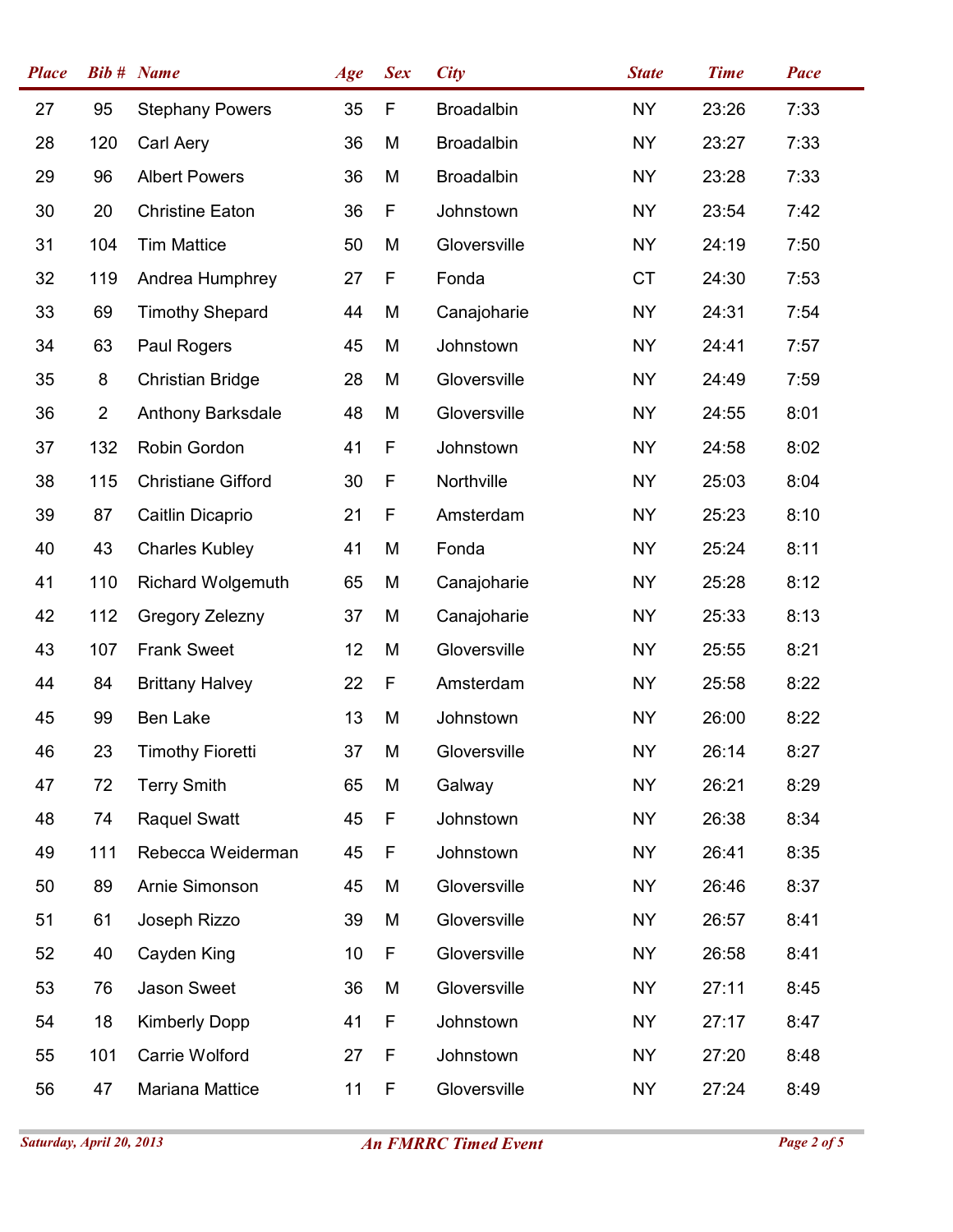| <b>Place</b> |     | <b>Bib #</b> Name        | Age | <b>Sex</b>  | <b>City</b>       | <b>State</b> | <b>Time</b> | Pace |
|--------------|-----|--------------------------|-----|-------------|-------------------|--------------|-------------|------|
| 57           | 90  | Clara Solby              | 15  | $\mathsf F$ | Johnstown         | <b>NY</b>    | 27:27       | 8:50 |
| 58           | 91  | <b>Rich Solby</b>        | 44  | M           | Johnstown         | <b>NY</b>    | 27:38       | 8:54 |
| 59           | 53  | <b>Eric Parker</b>       | 57  | M           | Johnstown         | <b>NY</b>    | 27:40       | 8:54 |
| 60           | 25  | Joshua Frye              | 28  | M           | St Johnsville     | <b>NY</b>    | 27:42       | 8:55 |
| 61           | 46  | Robert Lindsay           | 35  | M           | <b>Broadalbin</b> | <b>NY</b>    | 27:58       | 9:00 |
| 62           | 58  | <b>Susan Pulis</b>       | 49  | F           | Johnstown         | <b>NY</b>    | 28:10       | 9:04 |
| 63           | 127 | Emma Goebel              | 9   | F           | Gloversville      | <b>NY</b>    | 28:11       | 9:04 |
| 64           | 126 | Amy Goebel               | 34  | F           | Gloversville      | NY           | 28:15       | 9:06 |
| 65           | 139 | Jana Sniezyk             | 30  | F           | <b>Broadalbin</b> | <b>NY</b>    | 28:22       | 9:08 |
| 66           | 137 | <b>Bryan Taylor</b>      | 27  | M           | Gloversville      | NY           | 28:24       | 9:09 |
| 67           | 108 | <b>Gerardo Barrentes</b> | 58  | M           | Fonda             | <b>NY</b>    | 28:45       | 9:15 |
| 68           | 65  | Jennifer Sassanella      | 36  | F           | Broadalbin        | <b>NY</b>    | 28:46       | 9:16 |
| 69           | 62  | Patricia Robinson        | 55  | F           | Johnstown         | <b>NY</b>    | 28:47       | 9:16 |
| 70           | 125 | <b>Tara Sweet</b>        | 46  | F           | Johnstown         | <b>NY</b>    | 28:52       | 9:18 |
| 71           | 3   | Crystal Beekman          | 54  | F           | Johnstown         | <b>NY</b>    | 28:55       | 9:19 |
| 72           | 24  | Michele Thickinger       | 37  | F           | Galway            | <b>NY</b>    | 29:03       | 9:21 |
| 73           | 67  | Juliet Sear              | 14  | F           | Johnstown         | <b>NY</b>    | 29:10       | 9:23 |
| 74           | 14  | <b>Keiley Cirillo</b>    | 23  | F           | Johnstown         | <b>NY</b>    | 29:18       | 9:26 |
| 75           | 10  | Lisa Campione            | 37  | F           | Northville        | <b>NY</b>    | 29:37       | 9:32 |
| 76           | 50  | <b>Amber Murphy</b>      | 33  | F           | Gloversville      | <b>NY</b>    | 29:39       | 9:33 |
| 77           | 33  | Lynn Hughes              | 38  | F           | Amsterdam         | NY           | 29:46       | 9:35 |
| 78           | 54  | <b>Wendy Perry</b>       | 37  | M           | Amsterdam         | <b>NY</b>    | 29:47       | 9:35 |
| 79           | 28  | <b>Thomas Groff</b>      | 48  | M           | Northville        | <b>NY</b>    | 29:52       | 9:37 |
| 80           | 52  | <b>Robert Norris</b>     | 29  | M           | St Johnsville     | <b>NY</b>    | 29:53       | 9:37 |
| 81           | 64  | <b>Bill Rowback</b>      | 47  | M           | Gloversville      | <b>NY</b>    | 29:55       | 9:38 |
| 82           | 30  | <b>Megan Guttenberg</b>  | 32  | F           | <b>Broadalbin</b> | <b>NY</b>    | 30:08       | 9:42 |
| 83           | 86  | <b>Gary Disantorose</b>  | 60  | M           | Gloversville      | <b>NY</b>    | 30:35       | 9:51 |
| 84           | 105 | Darryl Ferguson          | 66  | M           | Scotia            | <b>NY</b>    | 30:46       | 9:54 |
| 85           | 44  | Randi Lamphiere          | 48  | F           | Canajoharie       | NY           | 30:56       | 9:57 |
| 86           | 106 | <b>Thomas Reed</b>       | 66  | M           | Amsterdam         | <b>NY</b>    | 30:57       | 9:58 |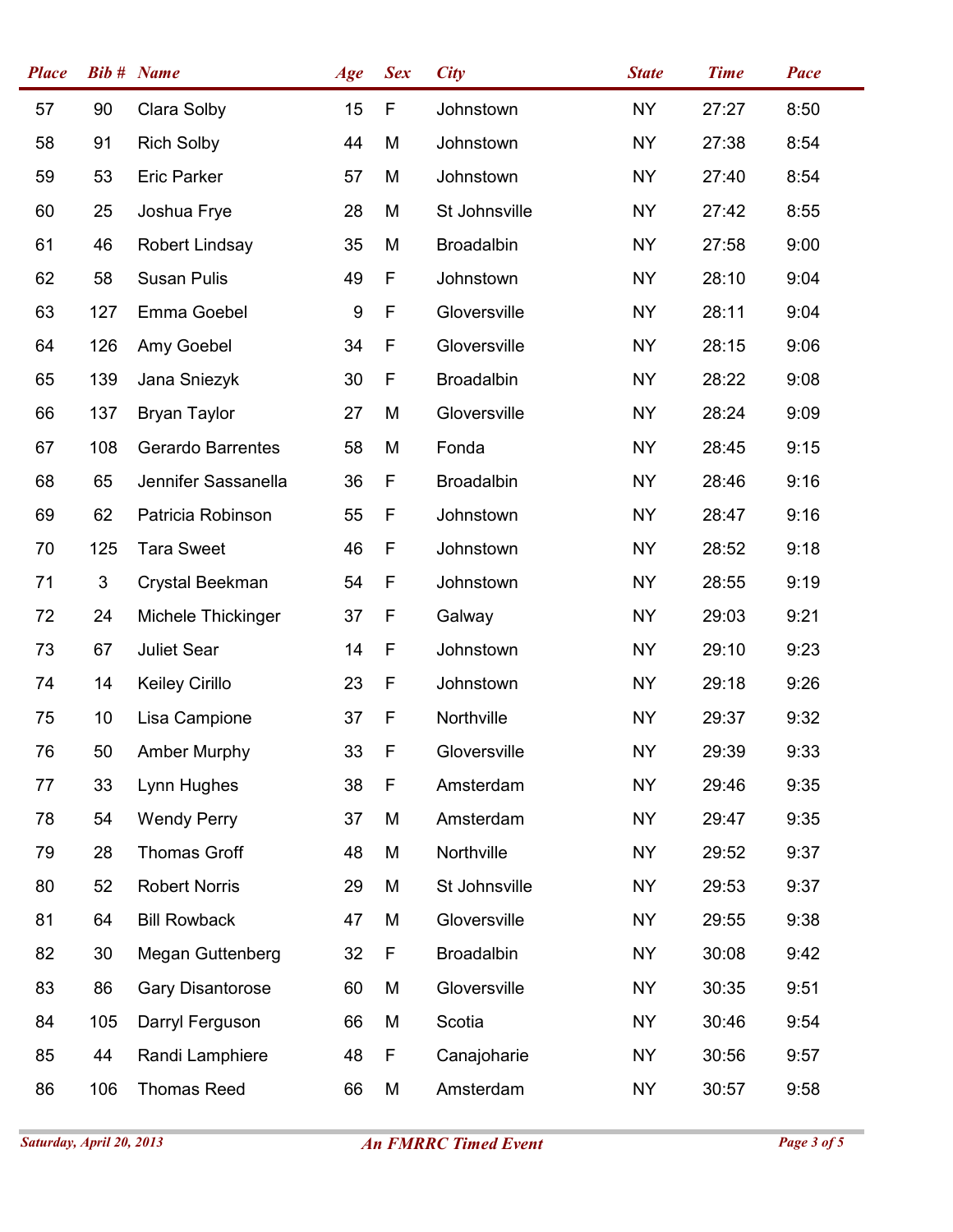| <b>Place</b> |                | <b>Bib # Name</b>       | Age | <b>Sex</b>  | <b>City</b>        | <b>State</b> | <b>Time</b> | Pace  |
|--------------|----------------|-------------------------|-----|-------------|--------------------|--------------|-------------|-------|
| 87           | 131            | Peyton Sardella         | 14  | $\mathsf F$ | Johnstown          | <b>NY</b>    | 31:23       | 10:06 |
| 88           | 27             | Jean Ginter             | 50  | F           | Northville         | <b>NY</b>    | 31:32       | 10:09 |
| 89           | 129            | <b>Tatum Sardella</b>   | 15  | F           | Johnstown          | <b>NY</b>    | 31:34       | 10:10 |
| 90           | 117            | <b>Kelly Gore</b>       | 32  | F           | Mayfield           | <b>NY</b>    | 31:41       | 10:12 |
| 91           | 13             | Cynthia Chase           | 50  | F           | Canajoharie        | <b>NY</b>    | 32:00       | 10:18 |
| 92           | 113            | John Newell             | 60  | M           | Amsterdam          | <b>NY</b>    | 32:09       | 10:21 |
| 93           | $\overline{7}$ | Amber Bridge            | 28  | F           | Gloversville       | <b>NY</b>    | 32:10       | 10:21 |
| 94           | 41             | Dayton King             | 34  | M           | Gloversville       | <b>NY</b>    | 32:23       | 10:25 |
| 95           | 85             | <b>Scott Seeley</b>     | 35  | M           | Gloversville       | <b>NY</b>    | 32:26       | 10:26 |
| 96           | 37             | <b>Scott Jeffers</b>    | 29  | M           | Johnstown          | <b>NY</b>    | 32:34       | 10:29 |
| 97           | 130            | Kristen Sardella        | 40  | F           | Johnstown          | <b>NY</b>    | 32:39       | 10:31 |
| 98           | 135            | <b>Gloria Pickering</b> | 37  | F           | Fonda              | <b>NY</b>    | 33:25       | 10:45 |
| 99           | 22             | Erin Fioretti           | 35  | F           | Gloversville       | <b>NY</b>    | 33:36       | 10:49 |
| 100          | 60             | Maria Rimkunas          | 17  | $\mathsf F$ | Amsterdam          | <b>NY</b>    | 33:45       | 10:52 |
| 101          | 77             | Linda Szurek            | 50  | F           | Johnstown          | <b>NY</b>    | 34:52       | 11:13 |
| 102          | 31             | Sheldon Howard          | 53  | M           | St Johnsville      | NY           | 35:06       | 11:18 |
| 103          | 97             | Dina Macaluso           | 31  | F           | Johnstown          | <b>NY</b>    | 35:36       | 11:28 |
| 104          | 21             | Darci Ellis             | 29  | F           | Gloversville       | NY           | 35:56       | 11:34 |
| 105          | 48             | <b>Cathy Meher</b>      | 51  | F           | Johnstown          | <b>NY</b>    | 36:01       | 11:36 |
| 106          | 93             | Joelle Bluvas           | 44  | F           | <b>Tribes Hill</b> | NY.          | 36:15       | 11:40 |
| 107          | 92             | <b>Ashley Sicoto</b>    | 20  | F           | Amsterdam          | <b>NY</b>    | 36:16       | 11:40 |
| 108          | 4              | Jill Bell               | 56  | F           | Gloversville       | <b>NY</b>    | 38:04       | 12:15 |
| 109          | 98             | Susan Miller            | 28  | F           | Johnstown          | <b>NY</b>    | 38:45       | 12:28 |
| 110          | 102            | <b>Sherry Passero</b>   | 32  | F           | Johnstown          | <b>NY</b>    | 39:07       | 12:36 |
| 111          | 68             | Amy Seeley              | 37  | F           | Gloversville       | <b>NY</b>    | 39:16       | 12:38 |
| 112          | 109            | <b>Erika Barrentes</b>  | 35  | F           | Fonda              | NY           | 39:31       | 12:43 |
| 113          | 56             | Dan Polidore            | 36  | M           | Gloversville       | <b>NY</b>    | 40:07       | 12:55 |
| 114          | 15             | <b>Katie Collins</b>    | 30  | F           | Gloversville       | <b>NY</b>    | 40:09       | 12:55 |
| 115          | 83             | Stephanie Wilson        | 34  | F           | Johnstown          | NY.          | 40:16       | 12:58 |
| 116          | 94             | Judy Phetteplace        | 68  | F           | <b>Tribes Hill</b> | <b>NY</b>    | 40:17       | 12:58 |